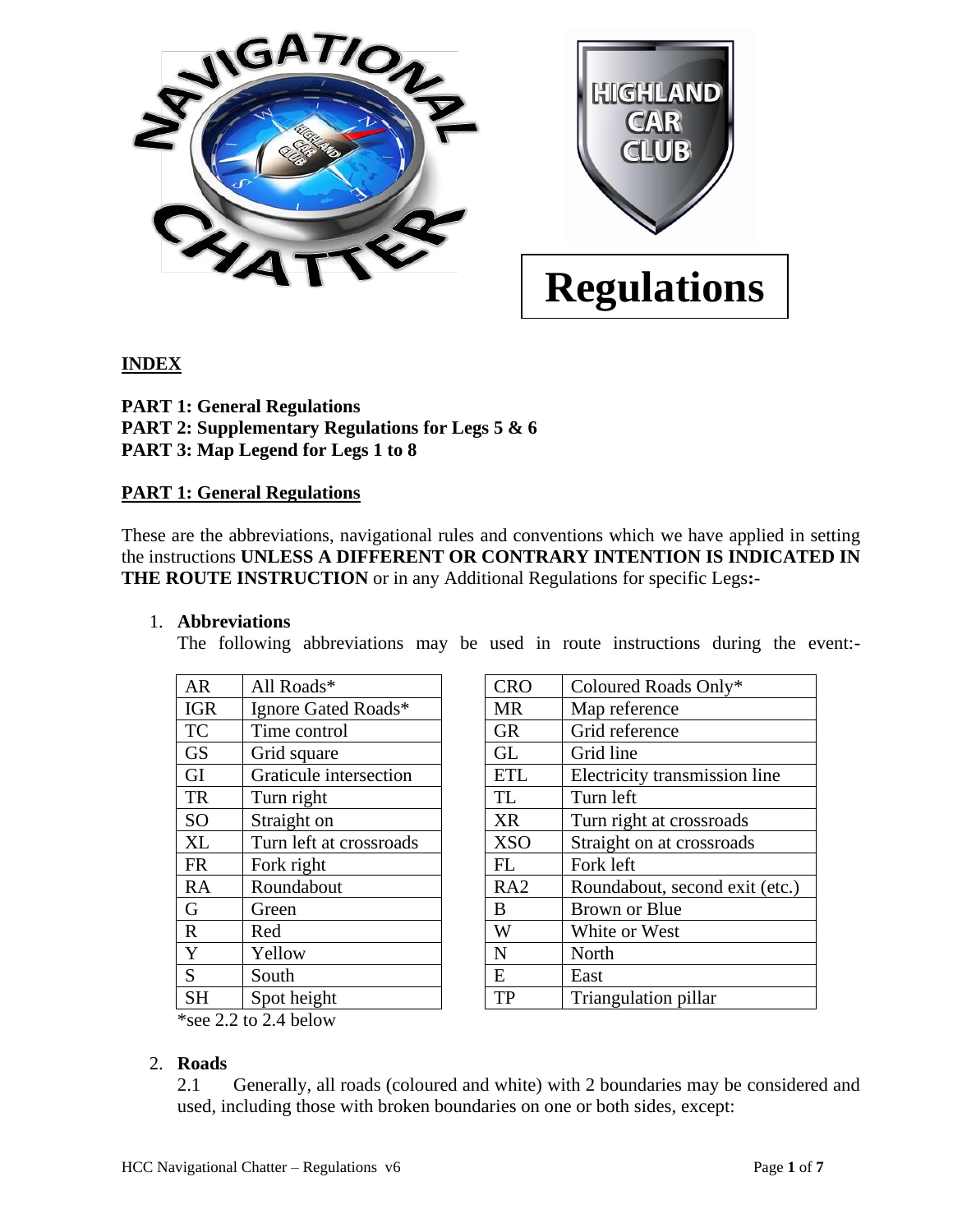2.1.1 Paths, and roads under construction or projected, will **not** be used and should not be considered when solving the instruction.

2.1.2 Place names and map features (other than some buildings – see Regulation 5.4) printed over roads by the original map makers are not considered to interrupt or block roads. However flags and labels added by the Organisers (including Logos, Banners, Romers, Time Control flags, TC and Objective numbering, Code Letters and Barricades) do interrupt and block roads. Interrupted or blocked roads are 'no-throughroads' and cannot be included in your route but, where appropriate, are included in and should be considered when solving route instructions.

2.2 **All Roads** means that all roads, to the extents defined in 2.1 above, should be considered when solving the route instruction and constructing your route.

2.3 **Coloured Roads Only** means that white roads (including roads which are coloured only because of the background colour of the map) should **not** be considered when solving the route instruction nor when constructing your route.

2.4 **Ignore Gated Roads** means that a gated road at a junction should **not** be considered when solving the route instruction nor when constructing your route. For this purpose the definition of a gated road is a road which is gated at the road end (other than where the gate is across the route of approach to the junction), and not one where the gate is recessed or set back from the road end. For example:-



2.5 **In any Leg** no road may be used more than once, but it is permissible to turn left or turn right twice at the same crossroads. Straight on twice at a crossroads (or other multiple junction) is not permitted in any Leg.

2.6 A crossroads is a single junction of two or more roads from which, in addition to the direction of approach, there are three options for departure. A junction is a single junction if the roads join it at a single point. For example:-



2.7 Each carriageway of a dual carriageway should be treated as a separate road.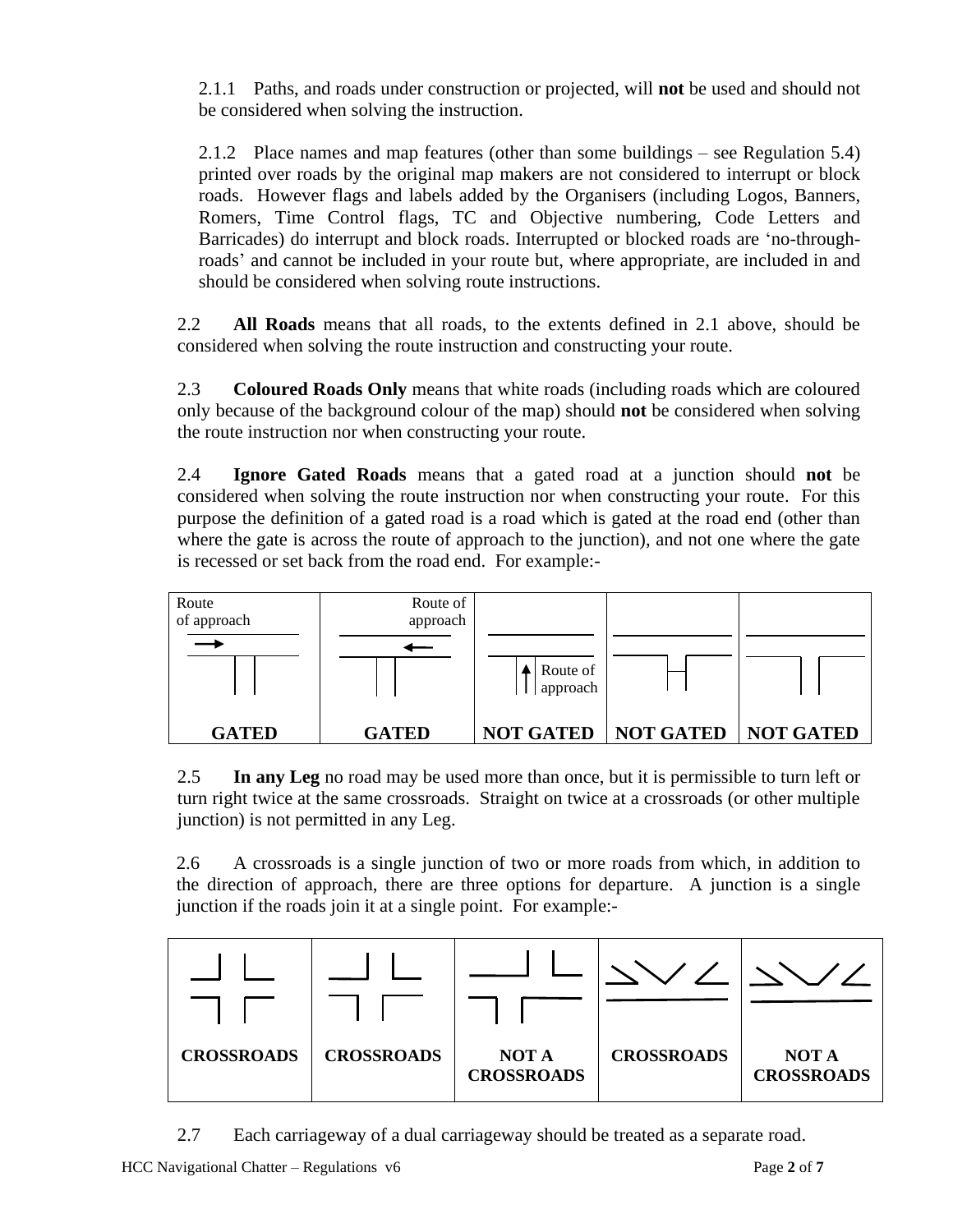2.8 Roundabouts should be considered as a number of separate junctions, though the route instruction may include a combined direction such as RA2, meaning "roundabout, second exit".

2.9 All roads should be considered 'as map' without reference to any known or assumed direction of travel or other use restrictions, but dual carriageways and roundabouts can only be included in your route in a direction that they can be driven in accordance with the Highway Code.

#### 3. **Correct route**

3.1 Subject to 3.2 below, the correct route is the shortest route which fully complies with the route instruction.

3.2 Where the instruction provides that the second shortest route should be taken, the correct route is the route (which fully complies with the route instruction) compared to which the shortest route is the only shorter route which also fully complies with the route instruction.

3.3 Subject to 3.4 below, if a route instruction includes a spot height, grid line or other map feature the correct route passes, touches or crosses that map feature.

3.4 Underlining in a route instruction means that whatever is underlined should be avoided. If a route instruction includes an instruction to avoid a map feature (whether by underlining or otherwise) the correct route does not pass, touch or cross that map feature.

3.5 Where a route instruction includes an instruction to pass, touch or cross one or more map features (such as a spot height, grid line, letter on road etc.) those map features are the only ones of that type which should be passed, touched or crossed, and all others of that type should be avoided. Conversely, an instruction to avoid such a feature does **not** mean that all or any other such features on the map should be passed, touched or crossed.

3.6 Where a route instruction includes an instruction to do something a certain number of times, the correct route is one which does so that exact (and not a greater) number of times.

3.7 At a junction the correct route is straight on (following the 'through' route) unless otherwise instructed.

#### 4. **Passing, Touching and Crossing**

4.1 A road passes a map feature only if that map feature touches the road.

4.2 A map feature is deemed to touch a road if it is located on the road or touches or breaks at least one edge line of the road.

4.3 A road crosses a grid line (or other map feature) if **both** edge lines of the road touch or cross the line of the map feature. If only one edge line of the road touches or crosses the line of a map feature, the road is deemed to have touched that map feature but **not** crossed it. For example: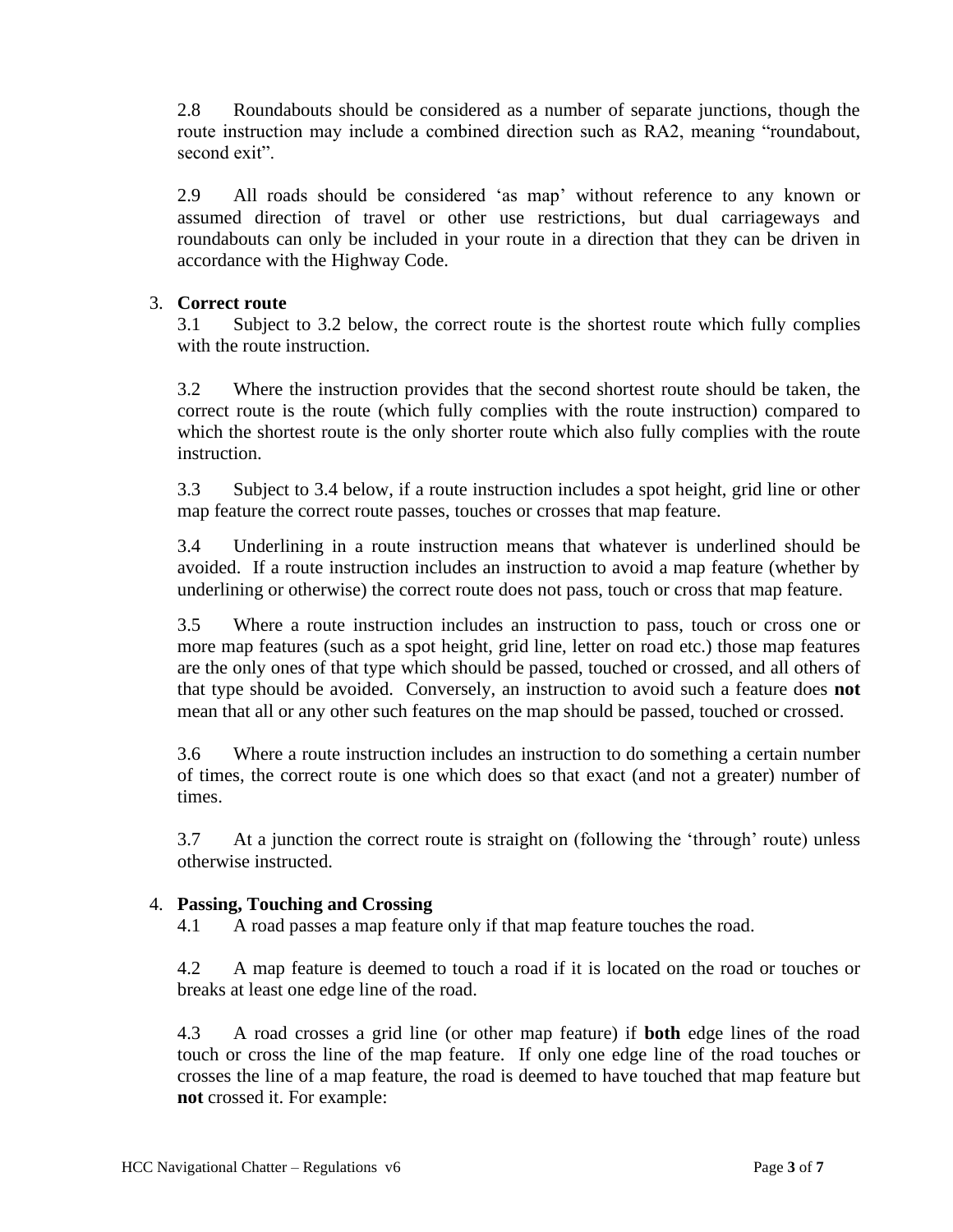

## 5. **General**

5.1 A spot height, triangulation pillar, milestone or milepost is located at the dot relating to it. A telephone or other map feature is located at the end of any line or arrow showing its exact location. If the map feature is a building or structure, it touches a road if any part of the building or structure touches the road (see paragraph 4.2).

5.2 A road number is relevant to all parts of that road, and not only to the location where the road is numbered.

5.3 All gates on roads are deemed to be open and therefore do not of themselves block a road or prevent it from being considered and used (but see definition of "Ignore Gated Roads" at 2.4 above).

5.4 A road with a building 'on' it (i.e. a building symbol which directly touches or breaks **both** edge lines of the road) is blocked and is a no-through-road, and can **not** form part of the correct route. No-through-roads are however included in relevant route instructions.

5.5 A Graticule Intersection comprises the whole or any part of the GI symbol, and not just the point of intersection.

5.6 An Electricity Transmission Line includes any part or parts of the ETL symbol, and not just the line of the ETL.

# **PART 2: Supplementary Regulations for Legs 5 & 6**

- 1. Regulation 2.5 of Part 1 shall not apply. A section of road may be used more than once, but always in the same direction. You must never travel along any section of road in the opposite direction to that which you have already travelled on it on this Leg, although you may use a crossroads twice including to cross over a previously travelled route.
- 2. The route will include Time Controls and numbered Objectives which are marked on the map. A Time Control is marked by a flag and numbered on an adjacent grey label. An Objective comprises either a Point (marked with a dot inside a circle) or an Arrow (comprising a line with an arrowhead). An Objective is numbered on an adjacent yellow label.
- 3. The route instruction will state which Objectives should be included, in numerical order, in the route between consecutive Time Controls, and the principles which should be applied in constructing the correct route to an Objective (e.g. Shortest Route, or Second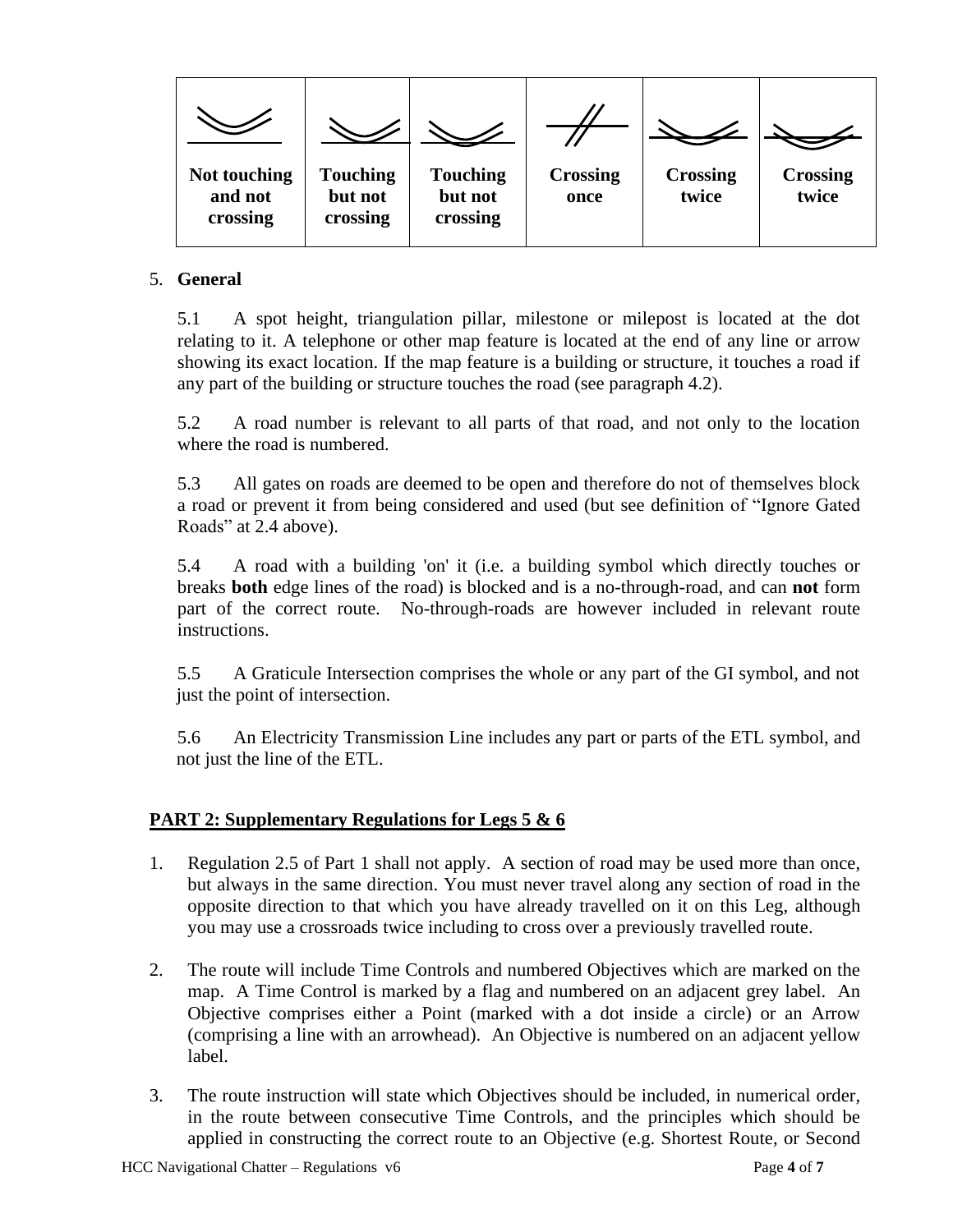Shortest Route). The correct route from an Objective to a Time Control is always the shortest route.

- 4. For a Point, the correct route passes through the dot. The circle is included only to assist the identification and location of the Point. The circle should be disregarded for all other purposes and does not block any road on which it is situated.
- 5. For an Arrow (except an Arrow with Barricade see Regulation 10 below) the correct route includes the whole length of the Arrow which should be included in the route so that it is travelled from one end to the other without interruption.
- 6. The arrowhead on an Arrow indicates the direction in which the Arrow (or any part of it) must always be travelled. Using the correct direction of travel, the first part of the Arrow to be travelled is referred to as the Tail, and the final part as the Head. The arrowhead may not necessarily be situated at the Head of the Arrow.
- 7. For Shortest Route, the correct route is the shortest route which complies with these Regulations between the previous Objective (or Time Control, as appropriate) and the target Objective. This will not necessarily lead to the shortest route overall between consecutive Time Controls. The route to an Arrow is measured to the Tail of the Arrow. The route from an Arrow is measured from the Head of the Arrow.
- 8. For Second Shortest Route, the correct route is the route compared to which the Shortest Route is the only shorter route between the previous Objective (or Time Control, as appropriate) and the target Objective.
- 9. For Compass Points, the correct route is the Shortest Route which includes, in numerical order, the Points referred to in the route instruction whilst complying with any direction of approach and/or departure specified for those Points. An approach direction is the direction from which the Point should be approached. A depart direction is the direction towards which the Point should be departed.
- 10. For Arrows with Barricades, if an arrow is blocked by a Barricade (marked with an orange cross) the correct route is the Shortest Route complying with these Regulations which avoids the Barricade and includes as much as possible of the Arrow.

10.1 In order of priority, the correct route (including the detour to avoid the Barricade) should (first) include as much as possible of the Arrow, and (second) be as short as possible.

10.2 Each part of the Arrow which remains as part of the route should be travelled in the same order (relative to any other part of the Arrow which remains as part of the route) as it would have been travelled if there had been no Barricade(s), and from one end to the other without interruption.

11. A Time Control may only be passed once in any Leg. However Points and Arrows may be included in the correct route more than once (and, in the case of Arrows, either in whole or in part) either before or after the occasion when they are included in the route for the purpose of complying with the route instructions and requirements.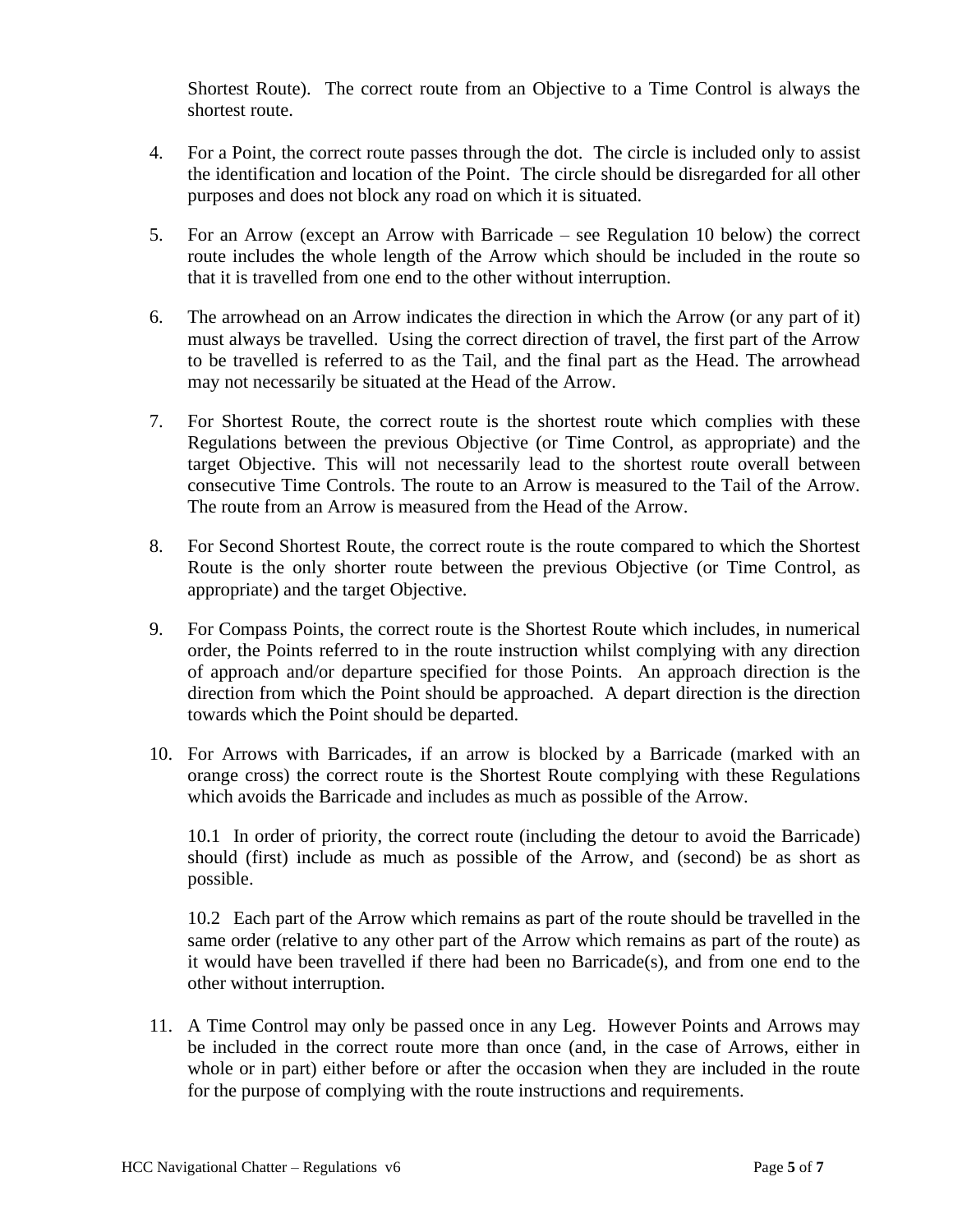12. There are 'Code Letters' (codeboards) marked in the map on blue circles with a pointer showing their exact location. They are deemed to be visible from either direction of travel, but only if you actually pass their exact location. You should note them down as you pass them, in the order which you pass them on your route. The correct route will not necessarily pass all of the Code Letters on the map – some will be off-route or false. You may pass a Code Letter more than once in which case you should write it down on each occasion that you pass it. Your list of Code Letters will be the primary check that you have constructed the correct route.